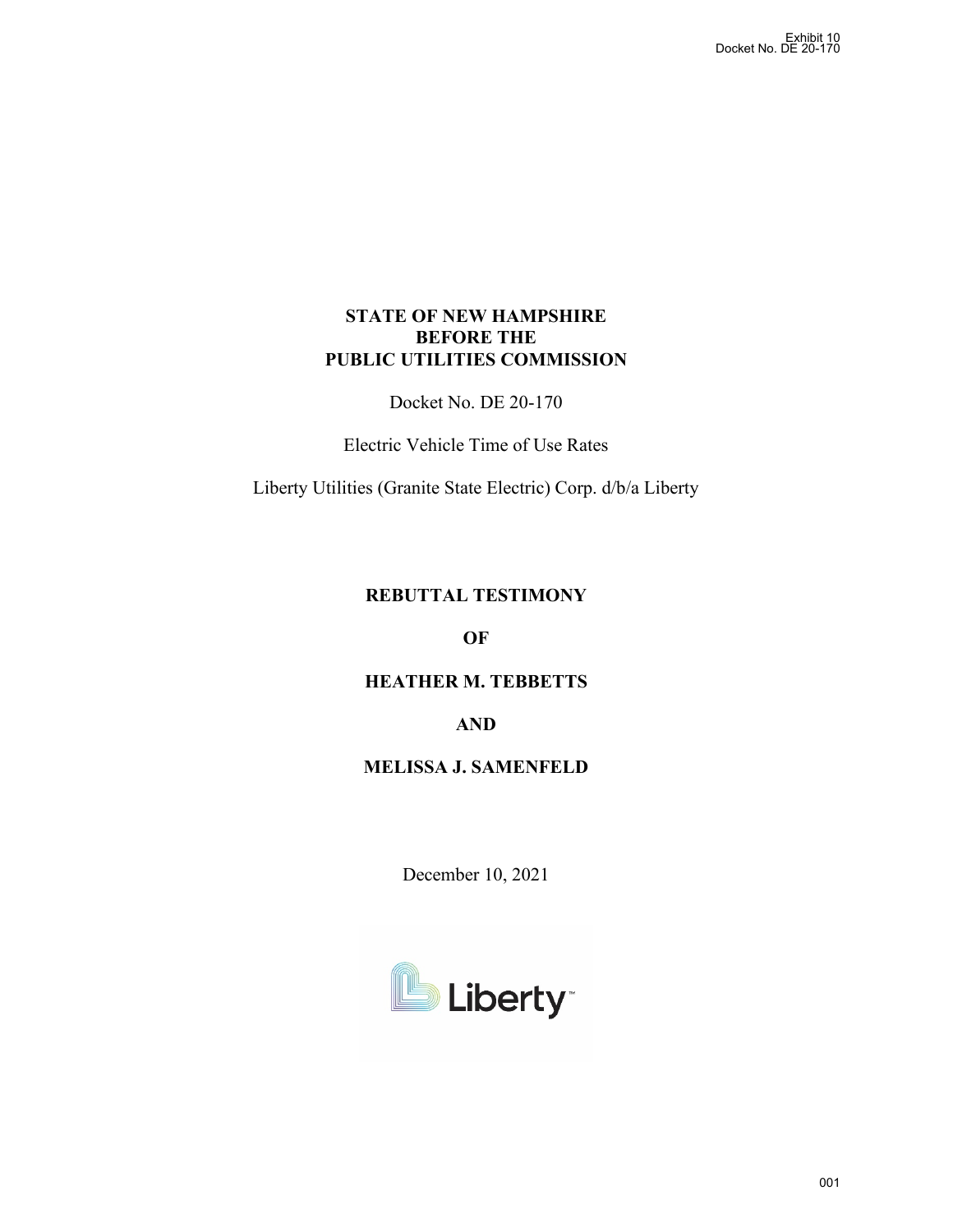## 1 **I. INTRODUCTION**

- 2 **Q. Ms. Tebbetts, please introduce yourself.**
- 3 A. My name is Heather M. Tebbetts, my business address is 9 Lowell Road, Salem, New
- 4 Hampshire, and I am employed by Liberty Utilities Service Corp. I am Manager of Rates
- 5 and Regulatory Affairs and am responsible for providing rate-related services for Liberty
- 6 Utilities (Granite State Electric) Corp. d/b/a Liberty ("Liberty" or the "Company").
- 7 Please see the Direct Testimony of Heather M. Tebbetts and Melissa J. Samenfeld, filed
- 8 June 15, 2021, for a description of my educational background and work experience.
- 9 **Q. Ms. Samenfeld, please state your full name, business address, and position.**
- 10 A. My name is Melissa B. Samenfeld, my business address is 114 North Main Street,
- 11 Concord, New Hampshire, and I am employed by Liberty Utilities Service Corp. I am an
- 12 Analyst II in the Rates and Regulatory Affairs department and am responsible for
- 13 providing rate-related services for the Company. Please see the Direct Testimony
- 14 Heather M. Tebbetts and Melissa J. Samenfeld, filed June 15, 2021, for a description of
- 15 my educational background and work experience.
- 

## 16 **II. PURPOSE OF TESTIMONY**

### 17 **Q. What is the purpose of your testimony?**

18 A. Our testimony responds to the direct testimony of Department of Energy ("DOE")

- 19 witness Sanem I. Sergici related to the rate design of commercial electric vehicle
- 20 charging rates. Specifically, we address Ms. Sergici's recommendation that the Company
- 21 adopt time-of-use ("TOU") electric vehicle ("EV") rates for commercial high demand EV 22 customers.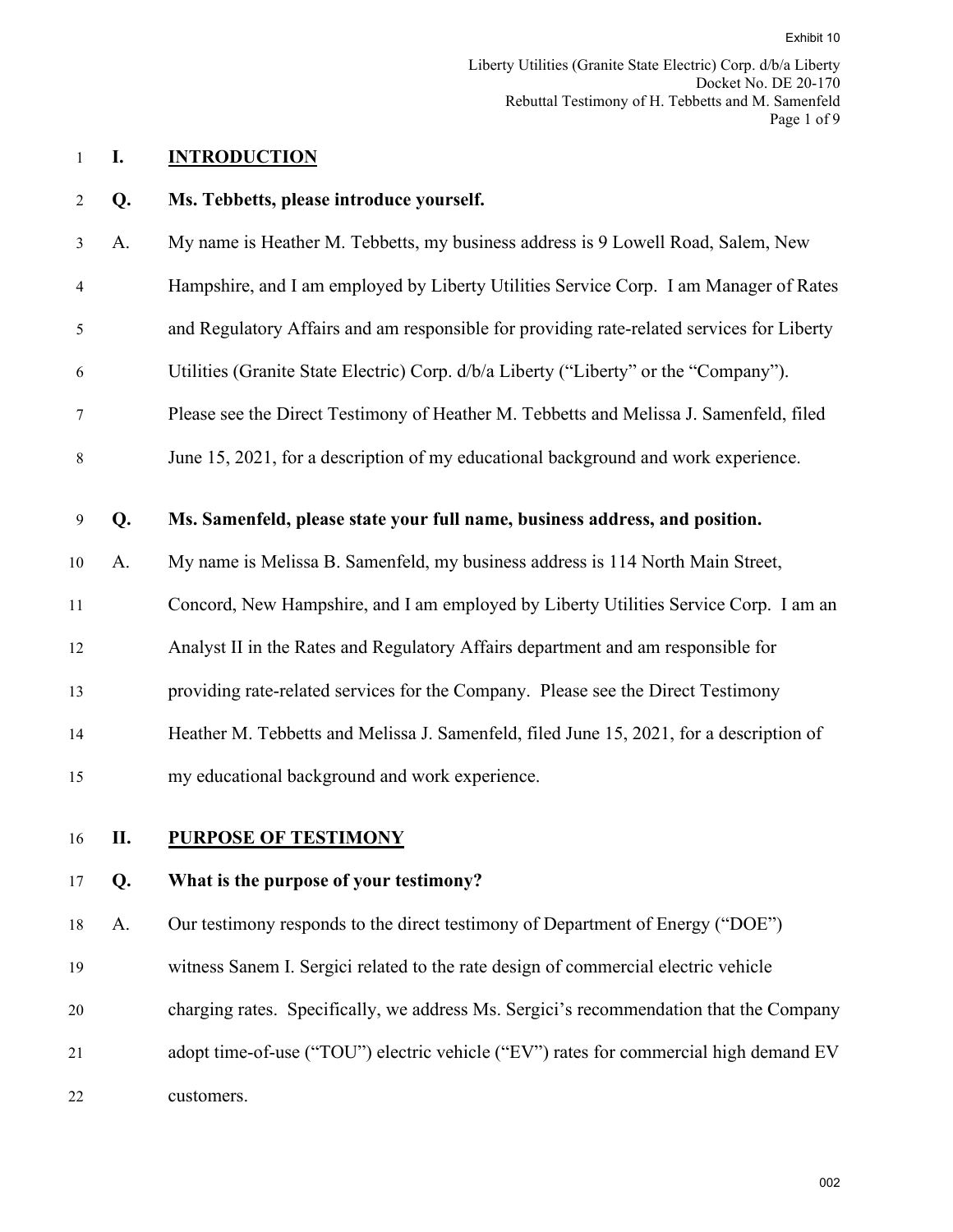# 1 **III. DOE PROPOSAL**

|                |    | Exhibit 10                                                                                                                                   |     |
|----------------|----|----------------------------------------------------------------------------------------------------------------------------------------------|-----|
|                |    | Liberty Utilities (Granite State Electric) Corp. d/b/a Liberty<br>Docket No. DE 20-170<br>Rebuttal Testimony of H. Tebbetts and M. Samenfeld |     |
|                |    | Page 2 of 9                                                                                                                                  |     |
| $\mathbf{1}$   | Ш. | <b>DOE PROPOSAL</b>                                                                                                                          |     |
| $\overline{c}$ | Q. | Please summarize Ms. Sergici's testimony.                                                                                                    |     |
| 3              | A. | Ms. Sergici's testimony provides that TOU rates are most appropriate for EV charging to                                                      |     |
| 4              |    | send price signals to both customers owning the stations and the EV drivers using them,                                                      |     |
| 5              |    | instead of flat fixed rates with demand charges.                                                                                             |     |
| 6              | Q. | What does she recommend?                                                                                                                     |     |
| 7              | A. | Ms. Sergici recommends that the proposal by Liberty, which utilizes a fixed rate with                                                        |     |
| 8              |    | greater volumetric charges and lower demand charges versus the commercial rates                                                              |     |
| 9              |    | available to customers today, are not appropriate for EV charging, and that the Company                                                      |     |
| 10             |    | should adopt TOU rates instead.                                                                                                              |     |
| 11             | Q. | Do you agree with these recommendations?                                                                                                     |     |
| 12             | A. | Not entirely. The Company appreciates Ms. Sergici's efforts to advance this important                                                        |     |
| 13             |    | topic and her design does include benefits for our customers, including the opportunity                                                      |     |
| 14             |    | for EV station owners to offer time-differing rates to their EV customers if they so                                                         |     |
| 15             |    | choose. However, we think that the use of three-part rates is problematic and that the                                                       |     |
| 16             |    | omission of a demand charge in the design Ms. Sergici proposes is a significant                                                              |     |
| 17             |    | shortcoming.                                                                                                                                 |     |
| 18             | Q. | Please explain the three-part rates.                                                                                                         |     |
| 19             | A. | The three-part rates Ms. Sergici proposes have peak, mid peak, and off peak periods.                                                         |     |
| 20             |    | They were developed using usage data provided by Liberty and utilize the system cost                                                         |     |
|                |    |                                                                                                                                              |     |
|                |    |                                                                                                                                              |     |
|                |    |                                                                                                                                              | 003 |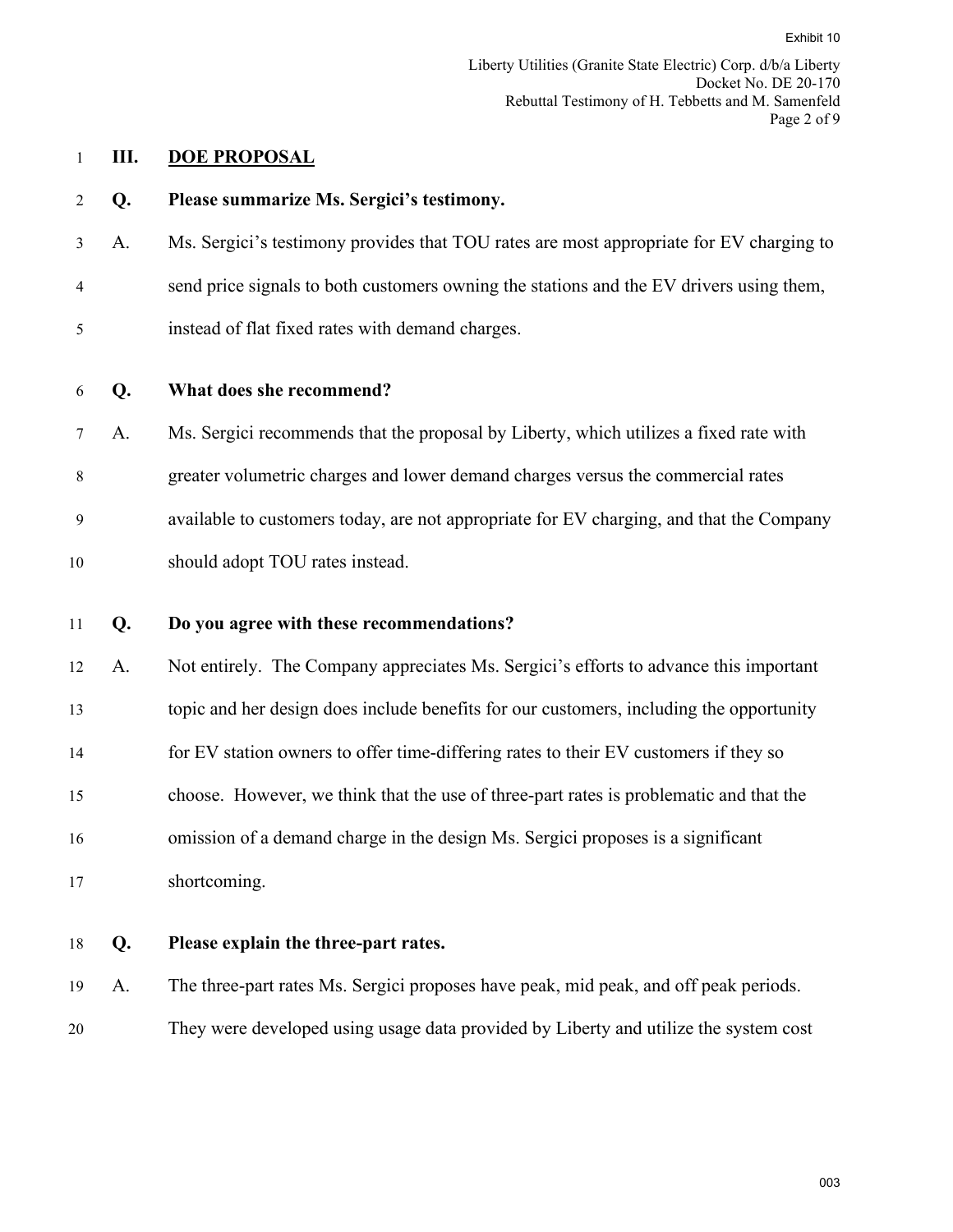- 1 duration curve for distribution rates, though she does not provide hours of the day these 2 rates should be applicable to.
- 

## 3 **Q. What is the system cost duration curve?**

4 A. The system cost duration curve assigns a greater share of the system costs incurred to 5 serve customers to those hours that have the highest usage by customers.

#### 6 **Q. How is the curve used to allocate costs assigned to a class of customers?**

7 A. The Company currently uses this approach to allocate costs of transmission and 8 distribution. The transmission rates assigned to each rate class are determined by 9 reviewing the coincident peak (the total load from Liberty customers at the highest 10 annual hour of load at ISO New England) with the load for each rate class. Those costs 11 are allocated to each rate class and the rates reflect the costs borne by the customer class. 12 For distribution, the costs to serve customers are determined through a marginal cost of Exhibit 10<br>a Liberty<br>E 20-170<br>menfeld<br>ge 3 of 9<br>these<br>these<br>these<br>e<br>ge data<br>i,<br>s?<br>costs<br>al and<br>i,<br>004

13 service study completed for rate cases, with the most recent study completed in 2018.

## 14 **Q. But you disagree with using this method to allocate costs for the EV customers?**

15 A. Correct. We believe the use of three-part rates, as proposed by Ms. Sergici, may be 16 reasonable in other instances but not for the Company because we do not have usage data

17 pertaining to EV charging stations, which is necessary data to implement this rate

- 18 structure. Until the Company has commercial high demand charging stations in its
- 19 territory for more than a period of twelve months, the data to create a new rate class for
- 20 EV charging stations does not exist. The data used by Ms. Sergici is for commercial and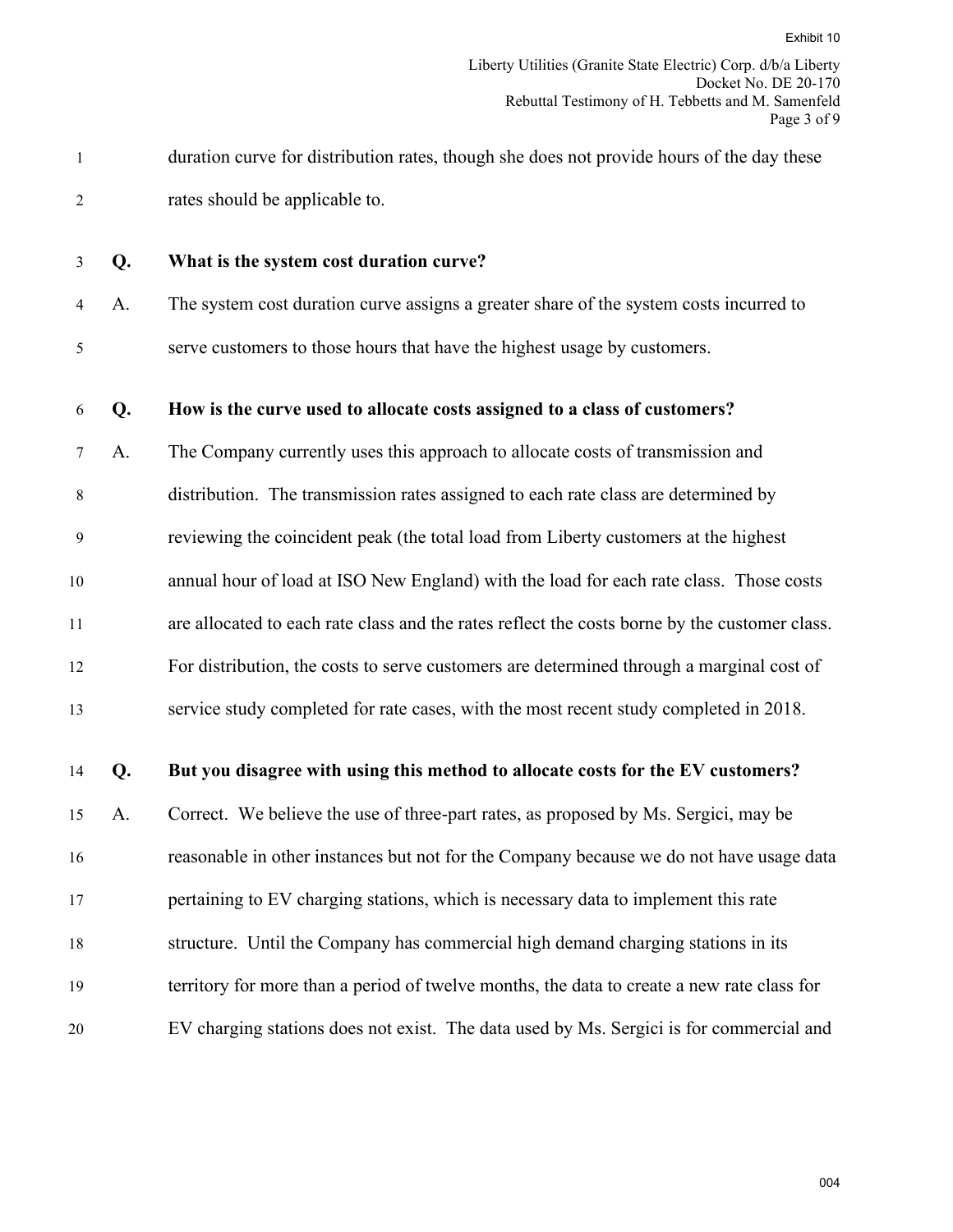1 residential customers, none of which are simply high demand EV charging stations 2 behind a meter.

3 **Q. Please explain.**

4 A. Distribution costs to serve customers are extremely difficult to assign because those costs 5 are based on serving customers at the Company's system peak hour, which may be 6 different than the ISO New England peak hour. The Company's system peak is going to 7 be based on the mix of customers in its territory and, in many years, Liberty's peak 8 differs from the ISO New England peak by up to three hours, with the Company's peak 9 being earlier in the day. Since the Company has no data on the usage of high demand EV 10 changing stations in Liberty's unique distribution system, we do not know if their peak 11 load will coincide with Liberty's peak, with the ISO New England peak, or at some other 12 time. Exhibit 10<br>a Liberty<br>E 20-170<br>menfeld<br>ge 4 of 9<br>s<br>service<br>e costs<br>exhime to peak<br>and EV<br>peak<br>whan<br>service<br>sider<br>whan<br>service<br>sider<br>whan<br>than<br>costs

13 **Q. Is that why your proposal includes flat rate with a high volumetric charge, low** 

#### 14 **demand charge, and moderate customer charge??**

 A. Yes. By utilizing the data we have on our largest customer class for loads greater than 16 200 kW, which is our Rate G-1, we are able to provide a rate structure that recovers the cost to serve customers with these large loads while taking in to consideration the points made in Order No. 26,394 (Aug. 19, 2020) in Docket No. IR 20-004, that "cost of service is a foundational component of rate design," and, "we encourage the utilities to consider applying the marginal cost methodology we approved in [Docket No.] DE 17-189." Order No. 26,394 at 3, 5. (citing the docket in which Liberty obtained approval of its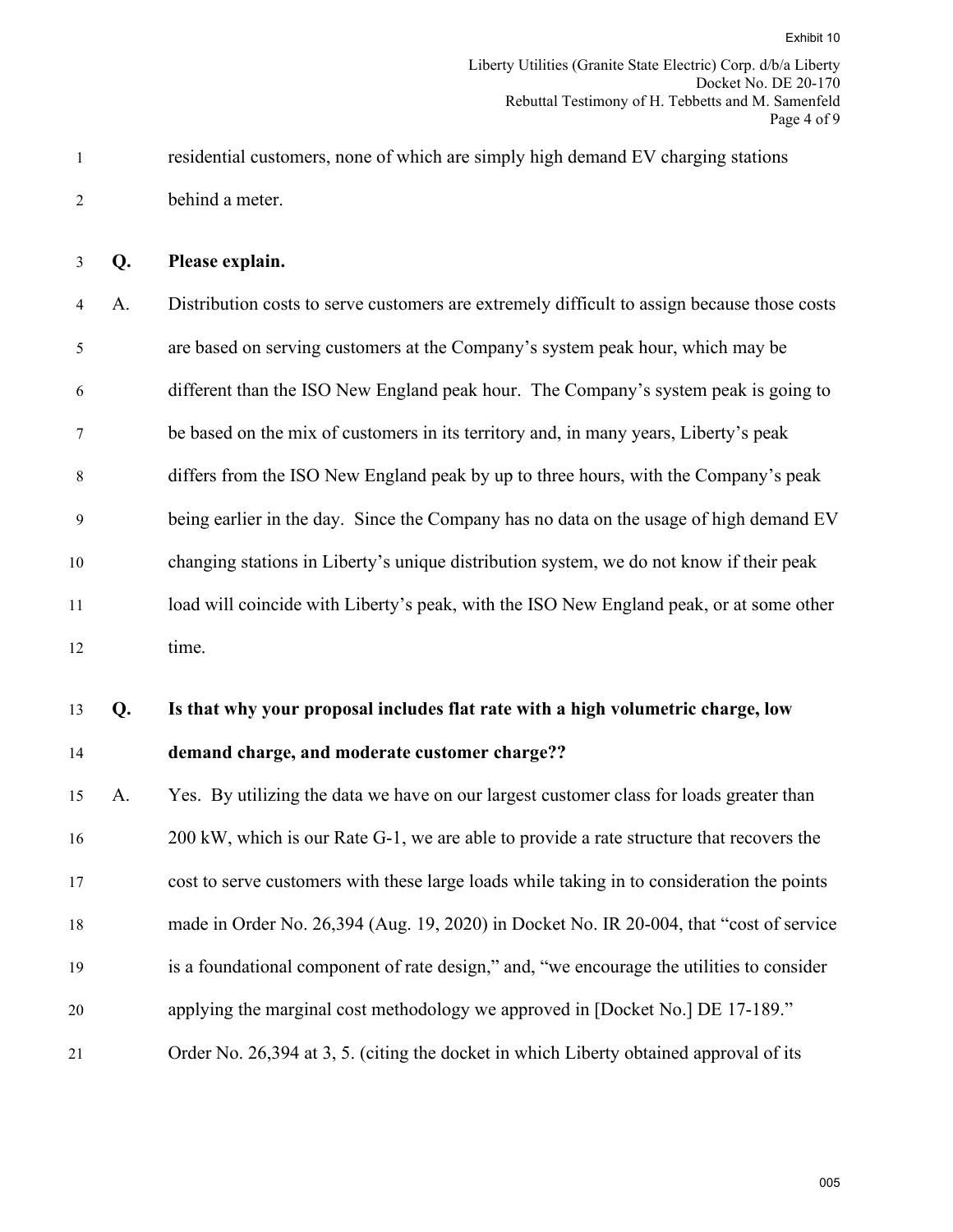|              |    | Exhibit 10                                                                                                                                   |
|--------------|----|----------------------------------------------------------------------------------------------------------------------------------------------|
|              |    | Liberty Utilities (Granite State Electric) Corp. d/b/a Liberty<br>Docket No. DE 20-170<br>Rebuttal Testimony of H. Tebbetts and M. Samenfeld |
|              |    | Page 5 of 9                                                                                                                                  |
| $\mathbf{1}$ |    | Battery Storage Pilot Program). At this time, we do not have cost of service information                                                     |
| 2            |    | for an EV charging rate class, as noted above.                                                                                               |
| 3            | Q. | You indicated above that your other concern with Ms. Sergici's proposal is that it                                                           |
| 4            |    | excludes a demand charge; does her testimony address this fact?                                                                              |
| 5            | A. | It does not. Ms. Sergici notes on Bates 4, lines 5 through 7, "In the absence of demand                                                      |
| 6            |    | charges, TOU rate is more consistent with the marginal cost principles, while minimizing                                                     |
| 7            |    | cross subsidies."                                                                                                                            |
| 8            | Q. | Do you agree?                                                                                                                                |
| 9            | A. | Not as her statement relates to the issue at hand. I agree with Ms. Sergici that rates                                                       |
| 10           |    | varying by hour are necessarily more consistent with marginal cost principles because the                                                    |
| 11           |    | Company's costs to serve its customers also varies by hour, based on changing market                                                         |
| 12           |    | and operating conditions, among other factors. That said, for reasons I explain above we                                                     |
| 13           |    | lack the data to accurately reflect this dynamic.                                                                                            |
| 14           | Q. | Are there other reasons why the inclusion of a demand charge is important?                                                                   |
| 15           | A. | Yes. Implementing rates on a strictly TOU basis has the potential to create behavioral                                                       |
| 16           |    | incentives to customers that could increase system costs and shift costs between classes                                                     |
| 17           |    | in ways that are inconsistent with industry-standard ratemaking principles.                                                                  |
| 18           | Q. | Please explain.                                                                                                                              |
| 19           | A. | TOU rates will tend to deter customers from charging during the very high price periods.                                                     |
| 20           |    | By designing TOU rates during mid peak to be lower than the Company's proposed EV-                                                           |
| 21           |    | L rate the distribution costs to serve the EV TOU customers with the same amount of                                                          |
|              |    |                                                                                                                                              |
|              |    | 006                                                                                                                                          |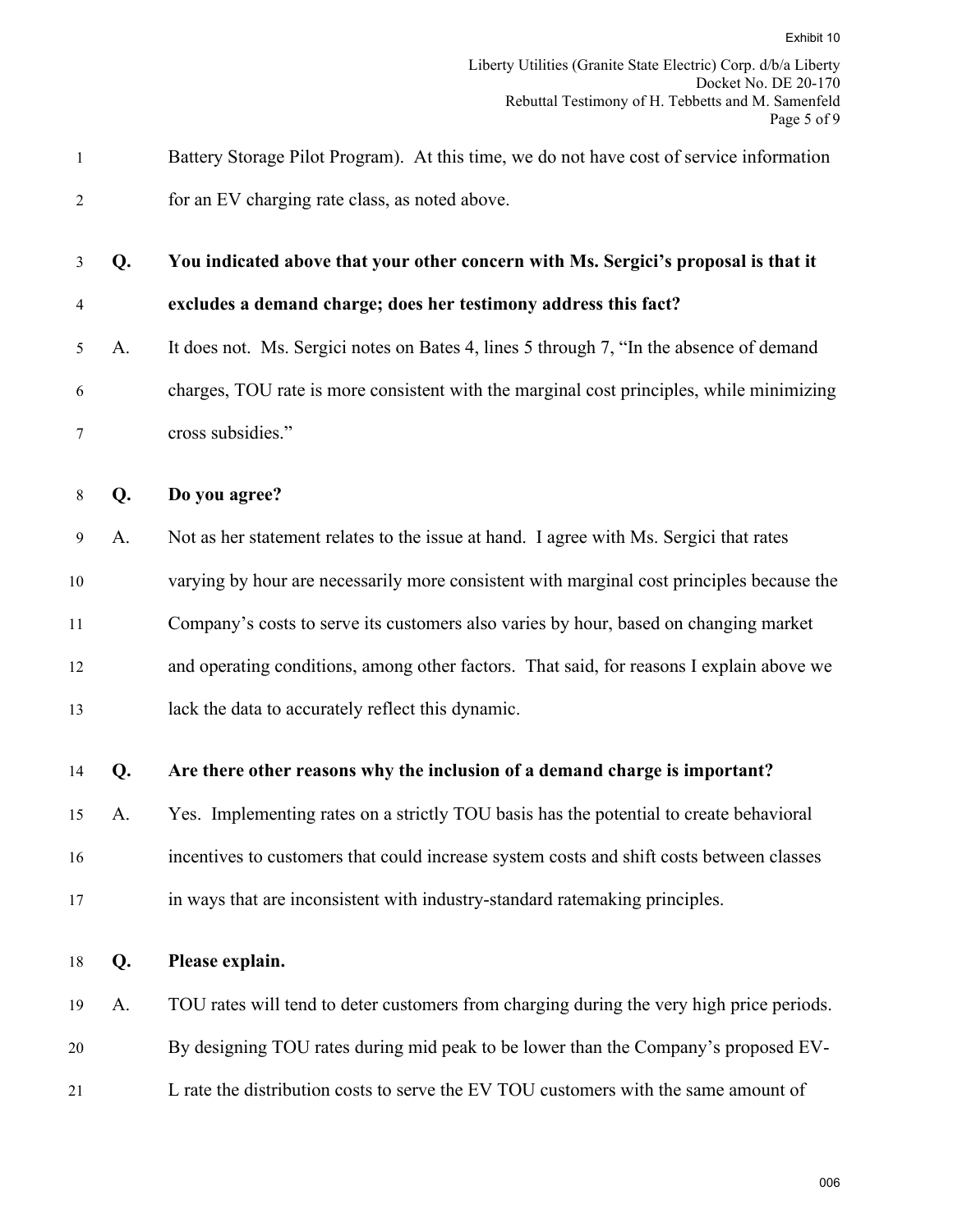|              |    | Exhibit 10                                                                                                                                   |
|--------------|----|----------------------------------------------------------------------------------------------------------------------------------------------|
|              |    | Liberty Utilities (Granite State Electric) Corp. d/b/a Liberty<br>Docket No. DE 20-170<br>Rebuttal Testimony of H. Tebbetts and M. Samenfeld |
| $\mathbf{1}$ |    | Page 6 of 9<br>load are not recovered through the low volumetric charges. Ms. Sergici's proposal                                             |
|              |    |                                                                                                                                              |
| 2            |    | provides for a mid peak rate of \$0.10062 versus the Company's \$0.14009 rate, yet she                                                       |
| 3            |    | does not provide the hours in which her rates will be instituted and, as further described                                                   |
| 4            |    | below, the lower rates during mid peak hours may coincide with the Company's system                                                          |
| 5            |    | peak, thus the cost to serve these customers will not be collected. Our system                                                               |
| 6            |    | improvements to ensure safe and reliable service are not only built to serve our customers                                                   |
| 7            |    | at the base load periods, but also for abnormal conditions such as loss of supply and                                                        |
| 8            |    | failure of equipment. We model to build our system to our system peak which may be                                                           |
| 9            |    | different from the ISO New England peak, as previously noted.                                                                                |
| 10           | Q. | Can you provide an example of why it is not possible to establish TOU periods for                                                            |
| 11           |    | Liberty's high demand charging stations absent data indicating their usage                                                                   |
| 12           |    | patterns?                                                                                                                                    |
| 13           | A. | Yes. The Company's 2021 system peak occurred on June 30, 2021, hour ending 15                                                                |
| 14           |    | (which is 2 PM through 2:59 PM), as compared to the ISO New England 2021 peak                                                                |
| 15           |    | which occurred on June 29, 2021, hour ending 18 (or 5 PM through 5:59 PM). Ms.                                                               |
| 16           |    | Sergici did not recommend a time period for peak hours, but her testimony notes in a few                                                     |
| 17           |    | instances that a five hour peak period is appropriate, which is consistent with Order No.                                                    |
| 18           |    | 26,394 at 17 (Aug. 18, 2020) ("we agree with the City of Lebanon that the five-hour peak                                                     |
| 19           |    | duration is more appropriate than the four-hour peak duration").                                                                             |
| 20           |    | However, if the peak hour of Liberty's high demand EV charging station customers                                                             |
| 21           |    | turned out to be late on June 29 (it was 98 degrees at Manchester Airport that afternoon),                                                   |
| 22           |    | as people drive home from work or head out of the city to cool off, there is a chance that                                                   |
|              |    | 007                                                                                                                                          |
|              |    |                                                                                                                                              |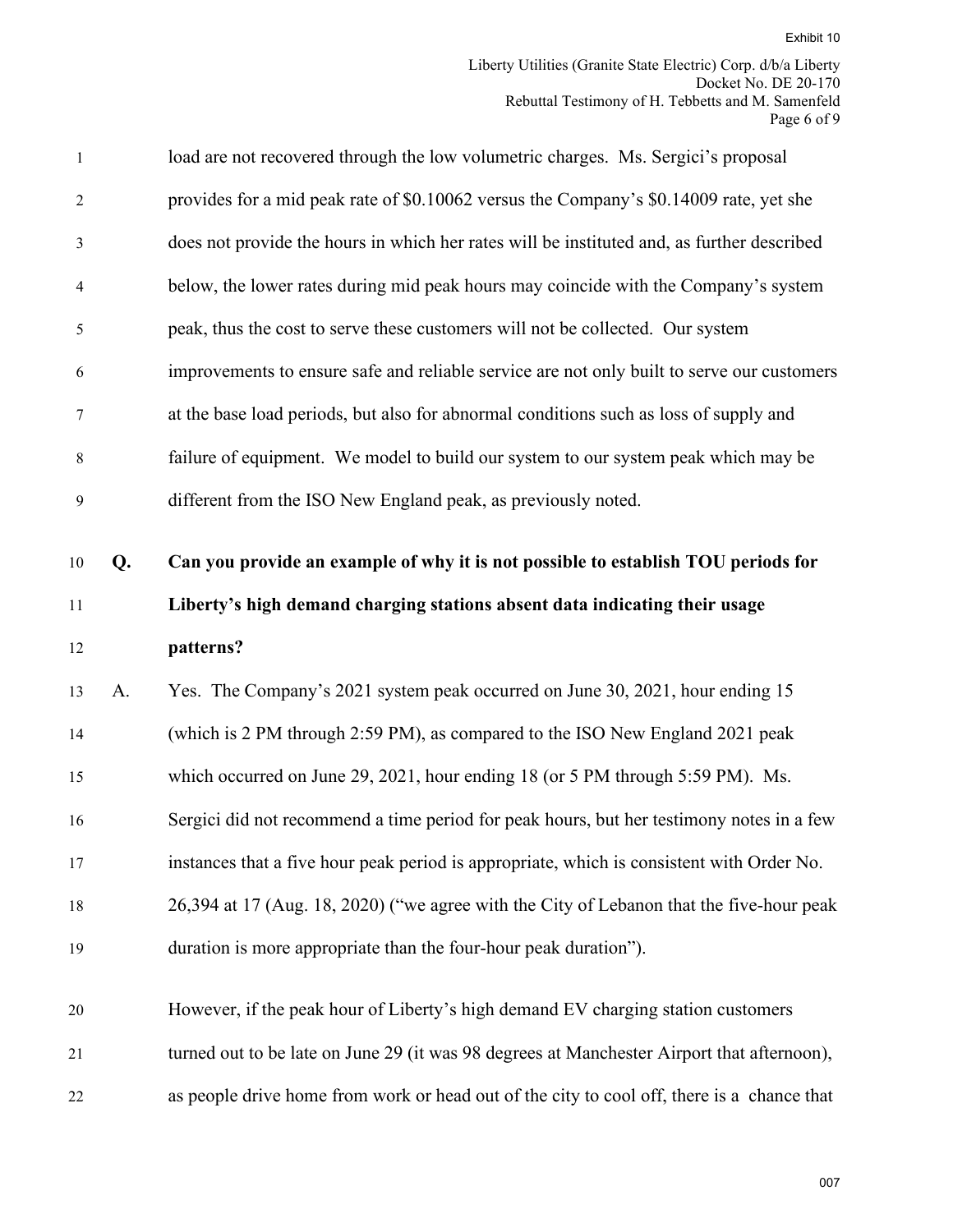|              |    | Exhibit 10                                                                                                                                   |
|--------------|----|----------------------------------------------------------------------------------------------------------------------------------------------|
|              |    | Liberty Utilities (Granite State Electric) Corp. d/b/a Liberty<br>Docket No. DE 20-170<br>Rebuttal Testimony of H. Tebbetts and M. Samenfeld |
|              |    | Page 7 of 9                                                                                                                                  |
| $\mathbf{1}$ |    | the peak five hours in the rate design would not have included both the Company's early                                                      |
| 2            |    | system peak hour and captured the EV charging stations late peak usage. EV station                                                           |
| 3            |    | customers would thus not have been billed the cost to serve them – their high use would                                                      |
| 4            |    | be billed at an off peak rate. If the peak hours were set at 3 PM through 8 PM to                                                            |
| 5            |    | accommodate charging at the highest use periods late on that day, which aligns with the                                                      |
| 6            |    | Company's residential EV TOU rate, the peak period would have missed the Company's                                                           |
| 7            |    | early peak. If the peak hours were set at 2 PM through 7 PM to capture the Company's                                                         |
| 8            |    | system peak, they would have lost the later hour of high EV charging usage, leaving the                                                      |
| 9            |    | only way to collect those costs to serve would be to include a demand component in the                                                       |
| 10           |    | rate design.                                                                                                                                 |
| 11           |    | These decisions cannot be made without data showing how high demand EV charging                                                              |
| 12           |    | stations actually operate on Liberty's system.                                                                                               |
| 13           | Q. | Will there be a future opportunity to review the data from customers to determine if                                                         |
| 14           |    | cost shifting is occurring?                                                                                                                  |
| 15           | A. | Yes. In the Company's next rate case, which we currently anticipate filing in 2023, the                                                      |
| 16           |    | Company will review the usage of customers taking the proposed rate and incorporate it                                                       |
| 17           |    | into its marginal cost of service study to determine if cost shifting is occurring and the                                                   |
| 18           |    | next steps for rate design based on the analysis.                                                                                            |
|              |    |                                                                                                                                              |
|              |    |                                                                                                                                              |
|              |    |                                                                                                                                              |
|              |    |                                                                                                                                              |
|              |    |                                                                                                                                              |
|              |    |                                                                                                                                              |
|              |    | 008                                                                                                                                          |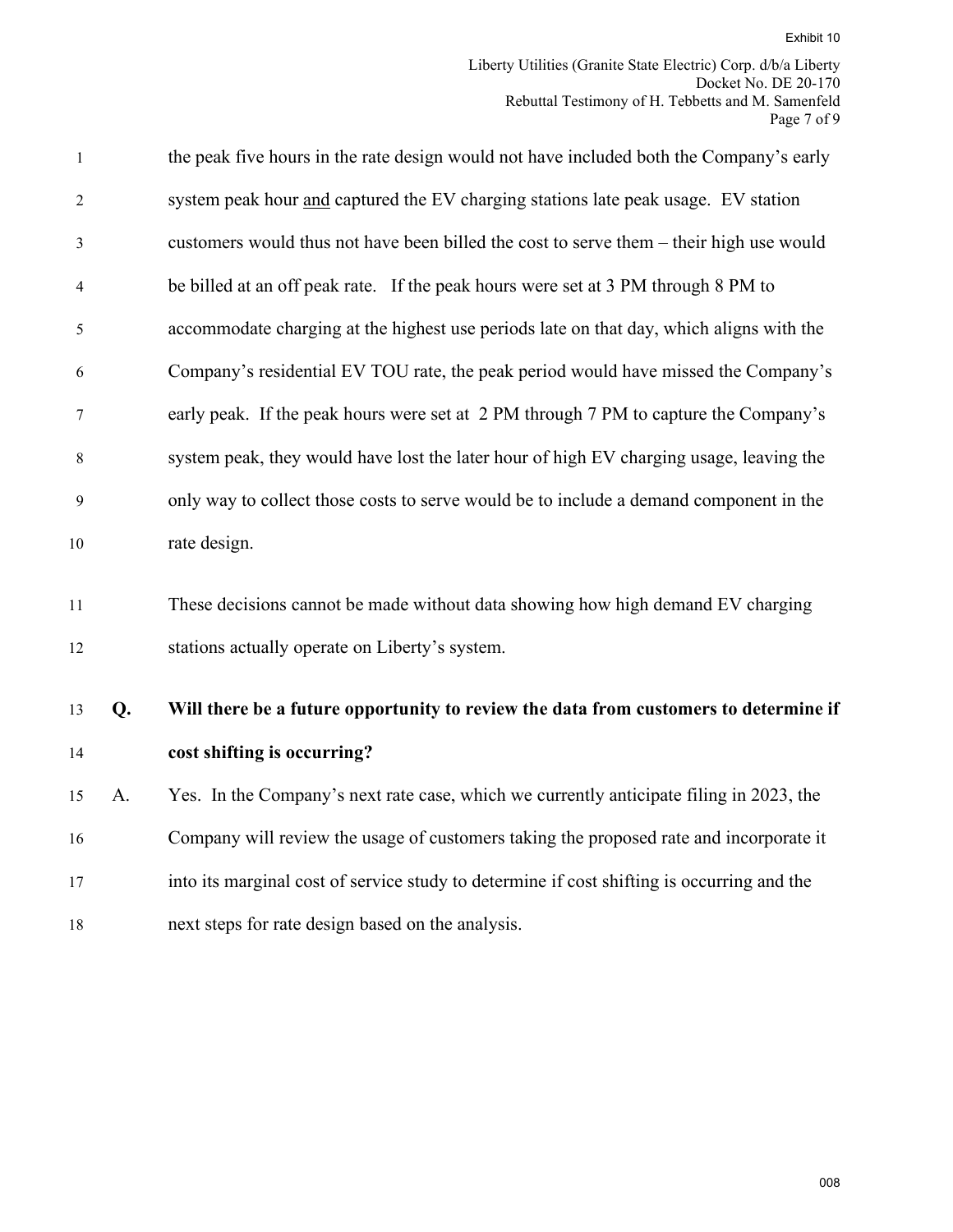|              |    | Exhibit 10                                                                                |
|--------------|----|-------------------------------------------------------------------------------------------|
|              |    | Liberty Utilities (Granite State Electric) Corp. d/b/a Liberty                            |
|              |    | Docket No. DE 20-170<br>Rebuttal Testimony of H. Tebbetts and M. Samenfeld<br>Page 8 of 9 |
| $\mathbf{1}$ | Q. | Do you think that would be a good time to revisit some or all of the design elements      |
| 2            |    | proposed by Ms. Sergici are appropriate?                                                  |
| 3            | A. | Yes. A rate case provides the opportunity to review all costs associated with serving all |
| 4            |    | customers.                                                                                |
| 5            | Q. | Are there other benefits to the customer by including a demand charge in the rate         |
| 6            |    | design?                                                                                   |
| 7            | A. | Yes. When a customer requests commercial service, the Company undertakes a                |
| 8            |    | calculation of revenue for the service requested to determine a payback period for the    |
| 9            |    | distribution costs to serve the customer, such as poles, transformers, etc. The customer  |
| 10           |    | charge and expected usage over a period of twelve months is used to calculate the         |
| 11           |    | revenue. If costs are greater than the revenues, the customer bears those costs and they  |
| 12           |    | must be paid upfront. If the purpose of higher rates during peak hours is to deter        |
| 13           |    | customers from charging at those times, more of the volumetric revenues will come from    |
| 14           |    | the mid peak period at lower rates, thus the customer will need to pay more upfront to    |
| 15           |    | make up for that revenue loss. By including demand charges, more revenue is included      |
| 16           |    | in that calculation resulting in a lower upfront cost to the customer.                    |
| 17           | Q. | What is your recommendation?                                                              |
| 18           | A. | The Company's recommendation is that the Commission approve the Company's                 |
| 19           |    | commercial charging rates as originally proposed and reject the three period TOU rate     |
| 20           |    | proposal by Ms. Sergici and allow Liberty time to capture sufficient data to create an EV |
| 21           |    | charging rate class for commercial loads at the next rate case.                           |
|              |    |                                                                                           |
|              |    |                                                                                           |
|              |    | 009                                                                                       |